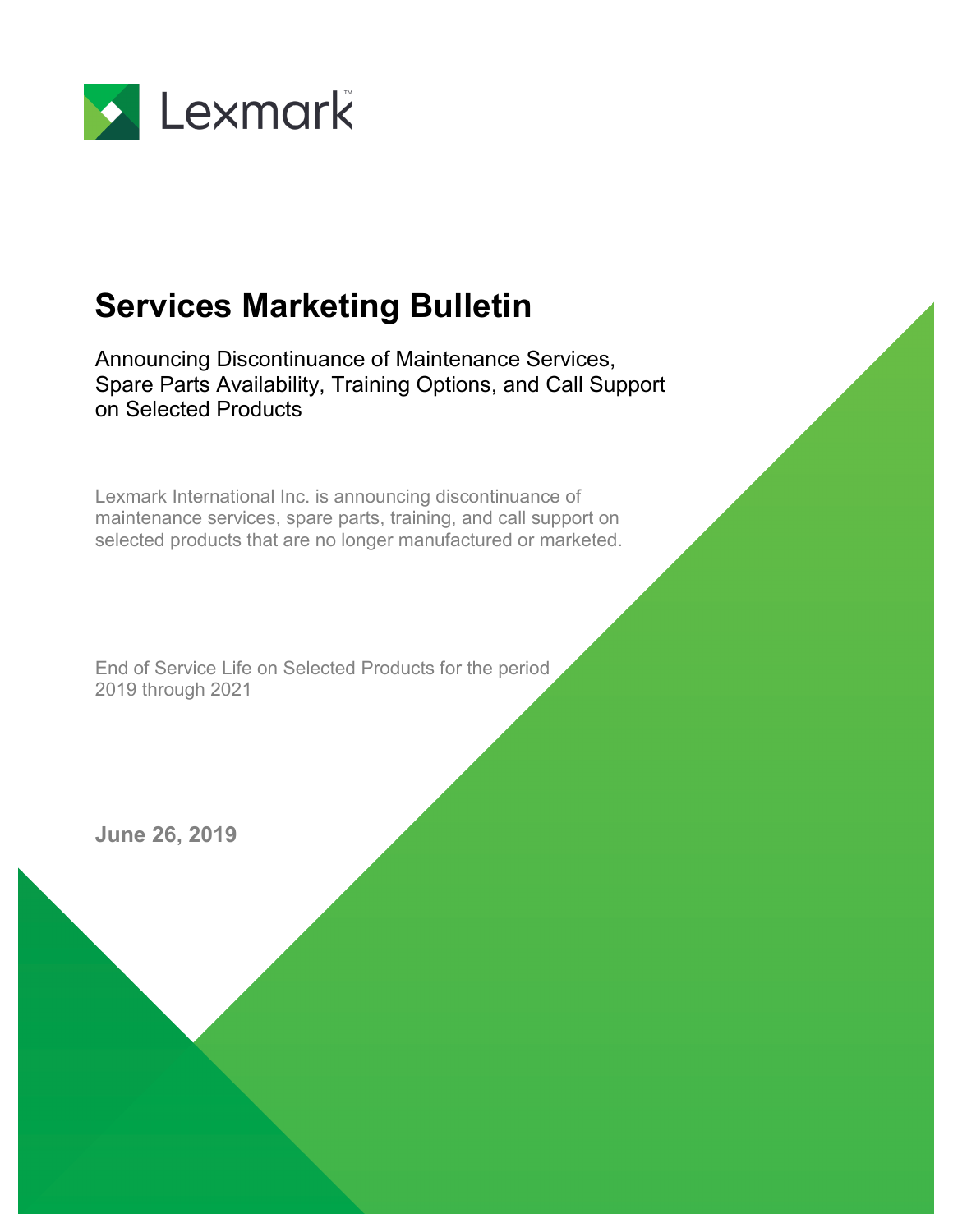

# End of Service Life on selected products for the period 2019-2021

## **Description**

This announcement provides notification of Lexmark's plans to discontinue services on selected products that are no longer manufactured or marketed for the period 2019 through 2021.

Providing a 3-year outlook is intended to ensure ample time for customers and Lexmark personnel to anticipate and prepare for discontinuance of services on affected products, including maintenance services, spare parts, service training, and call support.

#### **End of Maintenance Services (EOMS)**

Maintenance Services will be discontinued on the machine types and models listed as of the EOMS effective date. Maintenance services include all Lexmark service offerings and perincident repair.

Sales and/or renewals of Lexmark Extended Warranty or other service agreements on affected products will be prorated such that the agreement expiration occurs on or before the EOMS effective date. New agreements which obligate Lexmark for maintenance services beyond the EOMS effective date will not be accepted.

If discontinuance of maintenance services occurs prior to expiration of an existing Lexmark agreement, advance notification of cancellation of the agreement as of the EOMS effective date must be provided to customers consistent with the terms of the service agreement.

Training services will be discontinued on the machine types and models listed as of the EOMS effective date. Training services include instructor led and/or Computer Based Service Training, service training exams for warranty certification, exam results, and exam reporting. Based on product availability and training platform, Instructor Led or Computer Based Service Training on affected products may be available for a fee upon customer request.

Call support, as well as updates for firmware, security, and software will be discontinued on the machine types and models listed as of the EOMS effective date.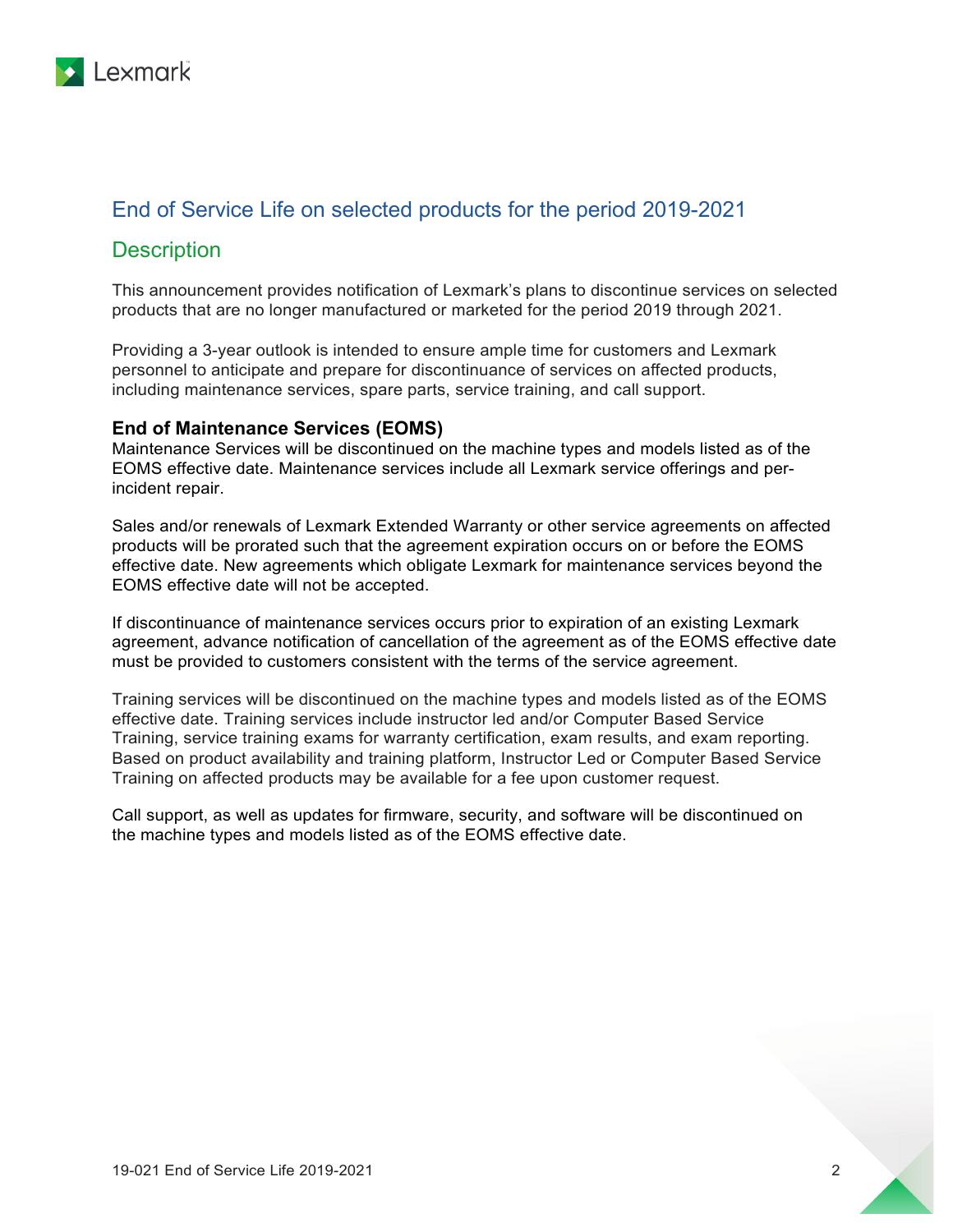

## **End of Parts Support (EOPS)**

Spare parts will be obsolete and parts will no longer be available from Lexmark on affected products as of the EOPS effective date.

Lexmark may have a limited number of parts available for products with limited parts support after the End of Maintenance Service date. During this period, orders for spare parts are subject to availability.

To confirm service parts availability after EOMS and before EOPS, call or send an email to the Lexmark Parts Store. Lexmark reserves the right to limit order quantities and to adjust requested shipment dates for spare parts on affected products included in this announcement. If any additional information is required, please contact your Lexmark Account Executive or the Lexmark Parts Store.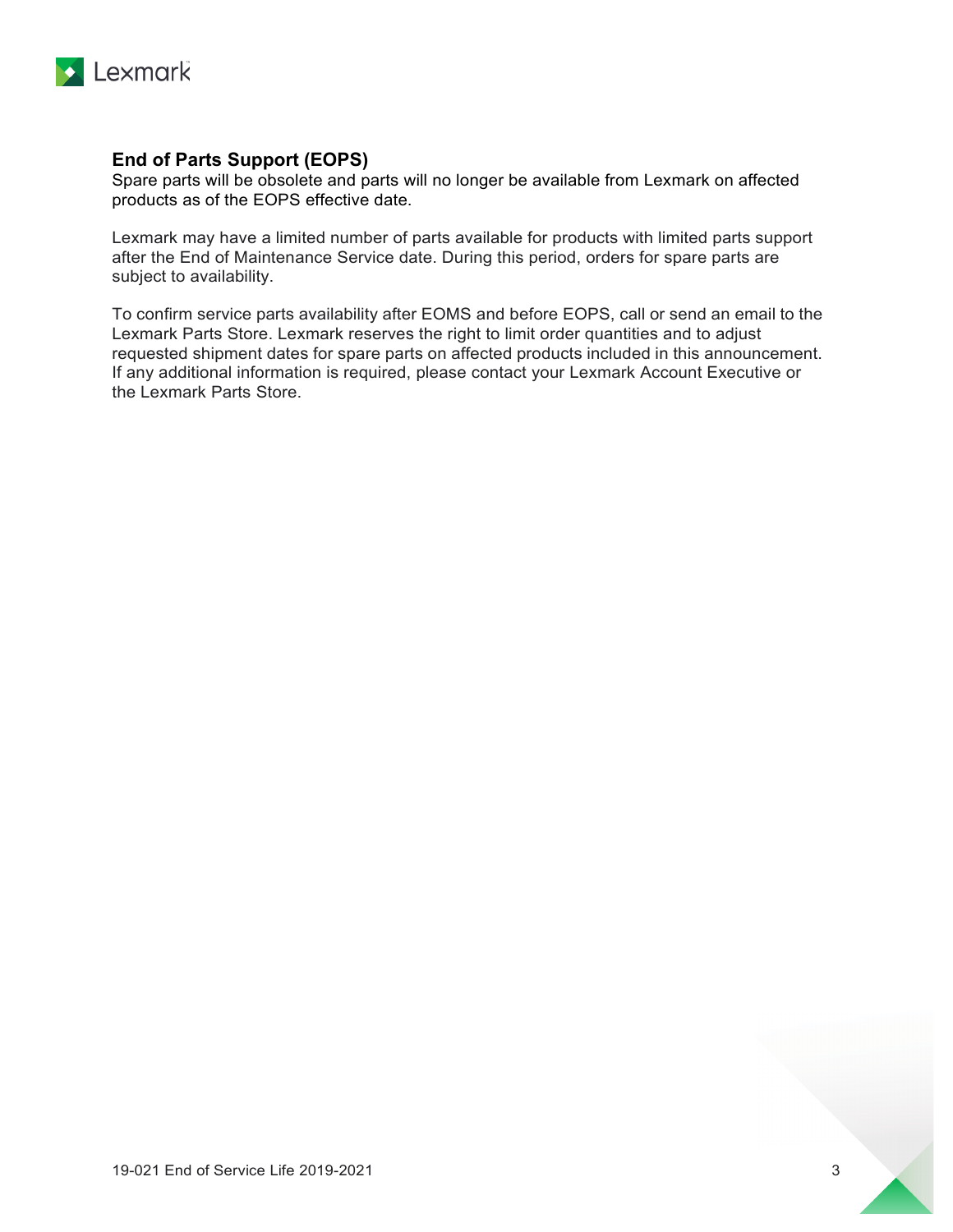

### **Lexmark Machine Types and Models Affected by this Announcement**

**PARTS**: spare parts (FRU, CRU, Maintenance Kits) **SERVICES:** maintenance, spare parts, service training, call support



**Support Available** (thru year end) **Limited Parts Availability** (thru year end) **Support Discontinued** (start of year)

| <b>Machine</b><br><b>Type</b> | <b>Machine Model</b>                                                                          | <b>Printer Name</b>                     | <b>Support</b>  | 2019 | 2020 | 2021 |
|-------------------------------|-----------------------------------------------------------------------------------------------|-----------------------------------------|-----------------|------|------|------|
| 4024                          | 000, 010, 110, 190, FIN, HC1, HC2,                                                            | W840, W850, WS850                       | <b>Services</b> |      |      |      |
|                               | HC <sub>3</sub>                                                                               |                                         | <b>Parts</b>    |      |      |      |
| 4036                          | 307, 308, 309                                                                                 | 4600 option, X4600 option, XL<br>option | <b>Services</b> |      |      |      |
|                               |                                                                                               |                                         | Parts           |      |      |      |
| 5025                          | 210, 230, 410, 430, 439, 43W                                                                  | C540, C543, C544, C546                  | <b>Services</b> |      |      |      |
|                               |                                                                                               |                                         | Parts           |      |      |      |
| 5057                          | 030, 230                                                                                      | C935                                    | <b>Services</b> |      |      |      |
|                               |                                                                                               |                                         | Parts           |      |      |      |
| 7510                          | 030, 230, 03C, 23C, FNB, FNS, SCN                                                             | X940, X945, XC940, XC945                | <b>Services</b> |      |      |      |
|                               |                                                                                               |                                         | Parts           |      |      |      |
| 7525                          | 131, 133, 332, 333, 336, 337, 339, 352,<br>356, 382, 383, 386, 387, 392, 393, 396,            | X543, X544, X546, X548,                 | <b>Services</b> |      |      |      |
|                               | 397, 630, 631, 632, 636, 639                                                                  | XS544, XS548                            | Parts           |      |      |      |
| 4513                          | 200, 220, 230, 420, 430, 439, 630, 63G,<br>E260. E360. E460. EG460.<br>63S, 63W, 6EW<br>ES460 |                                         | <b>Services</b> |      |      |      |
|                               |                                                                                               |                                         | Parts           |      |      |      |
| 7013                          | 231, 235, 432, 436, 439, 23d, 23V,                                                            | X264, X363, X364, XS364                 | <b>Services</b> |      |      |      |
|                               | 23W, 43V, 43W, 4T6                                                                            |                                         | Parts           |      |      |      |
| 7014                          | 431, 491, 492, 636, 637, 639, 63W                                                             | X463, X464, X466, XS463,                | <b>Services</b> |      |      |      |
|                               |                                                                                               | XS464, XS466                            | <b>Parts</b>    |      |      |      |

| <b>Machine</b><br><b>Type</b> | <b>Machine Model</b> | <b>Printer Name</b> | <b>Support</b>  | 2019 | 2020 | 2021 |
|-------------------------------|----------------------|---------------------|-----------------|------|------|------|
| 5026                          | 2xx, 4xx             | C734, C736          | <b>Services</b> |      |      |      |
|                               |                      |                     | Parts           |      |      |      |
| 7526                          |                      | X734, X736, X738    | <b>Services</b> |      |      |      |
|                               | 2xx, 4xx, 6xx        |                     | Parts           |      |      |      |

| <b>Machine</b><br>Type | <b>Machine Model</b>           | <b>Printer Name</b>                                            | <b>Support</b>  | 2019 | 2020 | 2021 | 2022 |
|------------------------|--------------------------------|----------------------------------------------------------------|-----------------|------|------|------|------|
| 4062                   | $101x$ , $2xx$ , $4xx$ , $630$ | T650, T652, T654, T656, T652                                   | <b>Services</b> |      |      |      |      |
|                        |                                |                                                                | Parts           |      |      |      |      |
| 7462                   | Oxx, 2xx, 4xx                  | X651, X652, X654, X656,<br>X658, XS651, XS652, XS654,<br>XS658 | <b>Services</b> |      |      |      |      |
|                        |                                |                                                                | Parts           |      |      |      |      |